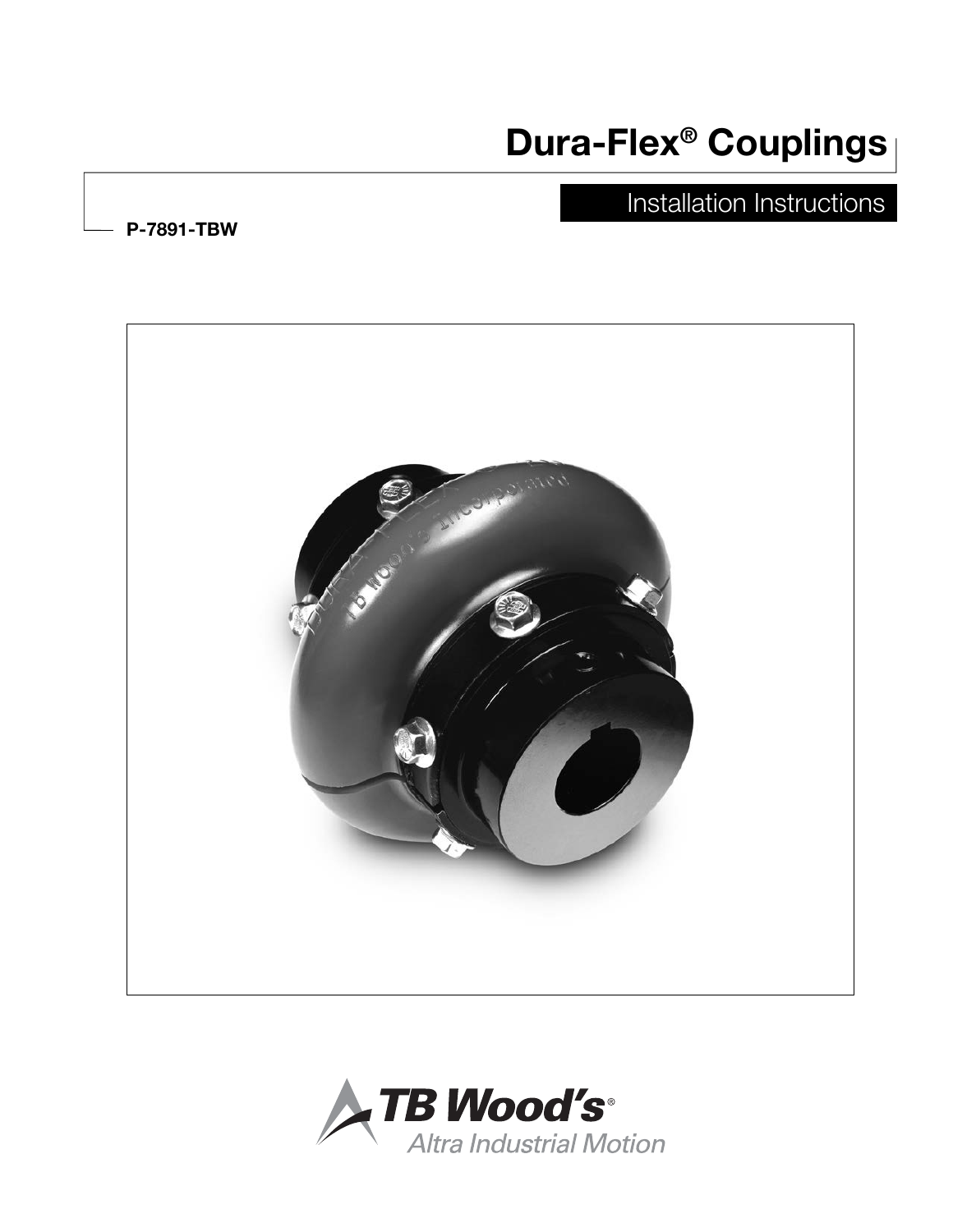**AWARNING** Lock out / tag out the power source before proceeding to avoid unexpected starts. Failure to observe these precautions could result in bodily injury.

**A WARNING** Coupling element may be thrown from the assembly with substantial force if subjected to a severe shock load.

**ACAUTION** Check operating speed against Maximum RPM value in Table 1.



For a basic installation overview, scan the QR code below:



Scan to Watch Installation Video *or visit our Dura-Flex product page at www.TBWoods.com*

Further component information available:

Specification sheets, 3D models ecatalog.TBWoods.com

Coupling Selection Program www.TBWoods.com/Select

## Installation / Alignment

Installation / Alignment Tools

- Hex key set
- Socket set
- Torque wrench
- Straight-edge
- Caliper
- Feeler gauge set
- 1. Inspect all coupling components and remove any protective coatings, lubricants, paint or rust from bores, mating surfaces and fasteners. Remove any existing burrs, etc. from the shafts.
- 2. Slide one hub onto each shaft using keys where required. (When using QD or Taper-Lock hubs, follow the instructions furnished with the Sure-Grip or Taper-Lock bushings.)
- 3. When high speed rings are to be used for spacer couplings, loosely install one ring on each half element.
- 4. Hold one half element on the hubs to determine the appropriate hub spacing. If using spacer elements with high speed rings, hold both half elements on hubs to make sure that the hubs do not interfere with the rings. The hub may be installed with the hub extension facing in or out. Make sure that the shaft extends into the hubs at least .8 times the shaft diameter.
- 5. Lightly fasten hubs to shafts to prevent them from moving during alignment.

### Angular Alignment



6. Angular Alignment: Without rotating the coupling, run a caliper around the hub and set the caliper to the widest point. Find the narrowest point with the caliper and feeler gauges. Reposition equipment until this value is as small as possible; reference Table 2 for maximum value/degree.

### Parallel Alignment



7. Parallel Alignment: Using the misalignment value from the previous step, look up the maximum allowable parallel misalignment using Table 2 and Figure 1. Without rotating the shafts, run a straight-edge around the hub and find the maximum offset with feeler gauges. If necessary, realign the shafts. Recheck parallel alignment.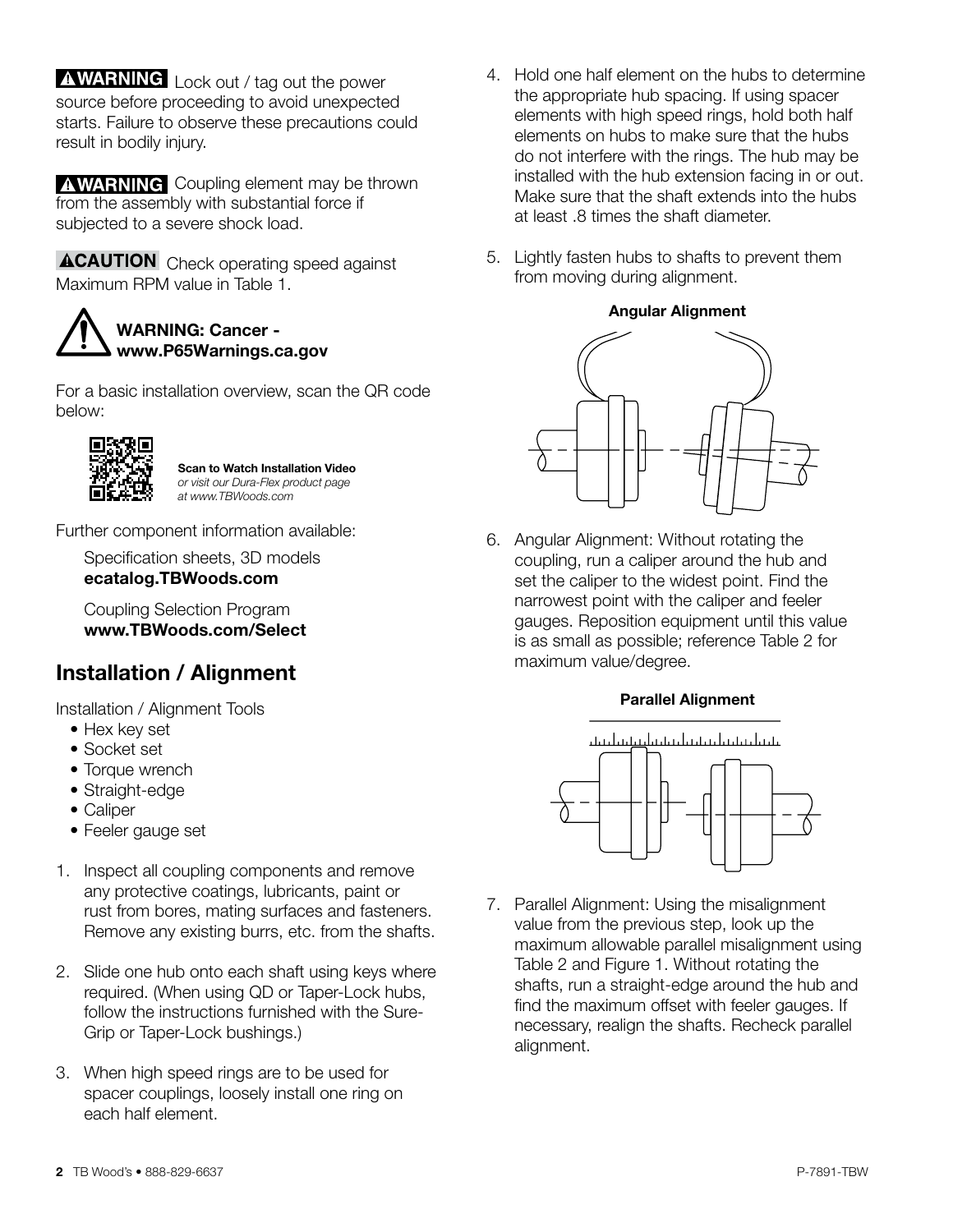- 8. Tighten motor and driven equipment fasteners to manufacturer specifications; recheck parallel and angular alignment.
- 9. When parallel and angular alignment values are within service ratings, verify that all set screws, cap screws and other fasteners are tightened to values in Table 1. Recheck parallel and angular alignment after tightening.
	- 2000 Table 1 - Maximum RPM and Fastener Torque Values Coupling Size Maximum RPM Element & Ring Cap Screws **BTS Hubs Set Screws** Imperial Elements | Metric Elements\*\* | Imperial Hubs | Metric Hubs\*\* Standard Spacer\* (HS Rings) Screw Screw tt-lb Screw<br>Size ft-lb Size Screw | Nm | Screw<br>Size | Nm | Size  $Size$  ft-lb  $Size$ Scew Nm WE2/WES2 **7500 | 7500 |** 1/4-20 | 17 | M6-1 | 23 1/4-20 <sup>7</sup> M6-1 <sup>6</sup> WE3/WES3 WE4/WES4 | **7500 | 7500** | 1/4-20 | 17 | M6-1 | 23 | 5/16-18 | 14 WE5/WES5 M8-1.25 <sup>19</sup> 3/8-16 <sup>23</sup> WE10/WES10 WE20/WES20 6600 4800(6600) 3/8-16 30 M10-1.5 40  $1/2-13$  50  $\frac{\text{WE30/WES30}}{\text{WE30/WES30}}$  5800 4200(5800) 3/8-16 30 M10-1.5 40  $\frac{12.10}{\text{W10}}$  M10-1.5 32 WE40/WES40 **5000 3600(5000)** 5000 5000 100 110 110 110 5/8-11 100<br>WE50/WES50 **4200 3100(4200)** WE60/WES60 3800 2800(3800) WE70/WES70 | **3600 | 2600(3600)** | 1/2-13 | 75 | M12-1.75 | 100 | 3/4-10 | 167 | M12-1.75 | 54 WE80/WES80 2000 1800(2000)

J

i,

*\*Maximum spacer element RPM = Maximum standard element RPM if using high speed rings. HS rings come standard with sizes 2-10 and are available as an option for sizes 20-80.*

J

*\*\*Metric elements and hubs use metric hardware and are denoted by "M" in the part number, e.g. WE2M, WES2M, WE2HM28MM.*

| Table 2 - Angular Inch Gap |    |             |             |             |           |
|----------------------------|----|-------------|-------------|-------------|-----------|
| Hub Size                   |    | Degrees     |             |             |           |
|                            |    | $1^{\circ}$ | $2^{\circ}$ | $3^{\circ}$ | $4^\circ$ |
| WE <sub>2</sub>            | in | 0.03        | 0.07        | 0.10        | 0.13      |
|                            | mm | 0.8         | 1.7         | 2.5         | 3.3       |
| WE3                        | in | 0.04        | 0.08        | 0.12        | 0.16      |
|                            | mm | 1.0         | 2.1         | 3.1         | 4.1       |
| WF4                        | in | 0.05        | 0.09        | 0.14        | 0.18      |
|                            | mm | 1.1         | 2.3         | 3.5         | 4.6       |
| WE <sub>5</sub>            | in | 0.06        | 0.11        | 0.16        | 0.22      |
|                            | mm | 1.4         | 2.8         | 4.2         | 5.5       |
| <b>WE10</b>                | in | 0.06        | 0.13        | 0.19        | 0.22      |
|                            | mm | 1.6         | 3.2         | 4.9         | 5.5       |
| <b>WE20</b>                | in | 0.08        | 0.16        | 0.23        |           |
|                            | mm | 2.0         | 4.0         | 5.9         |           |
| <b>WE30</b>                | in | 0.10        | 0.19        | 0.28        |           |
|                            | mm | 2.4         | 4.8         | 7.2         |           |
| <b>WE40</b>                | in | 0.12        | 0.23        | 0.35        |           |
|                            | mm | 2.9         | 5.9         | 8.8         |           |
| <b>WE50</b>                | in | 0.14        | 0.28        | 0.43        |           |
|                            | mm | 3.6         | 7.2         | 10.8        |           |
| <b>WE60</b>                | in | 0.15        | 0.31        |             |           |
|                            | mm | 3.9         | 7.7         |             |           |
| <b>WE70</b>                | in | 0.16        | 0.32        |             |           |
|                            | mm | 4.1         | 8.2         |             |           |
| <b>WE80</b>                | in | 0.20        | 0.39        |             |           |
|                            | mm | 5.0         | 10.0        |             |           |



10. Install coupling guard per applicable safety

11. Periodically check alignment, as settling will often change equipment position.

J

j

i,

regulations.

Typical Standard Typical Spacer